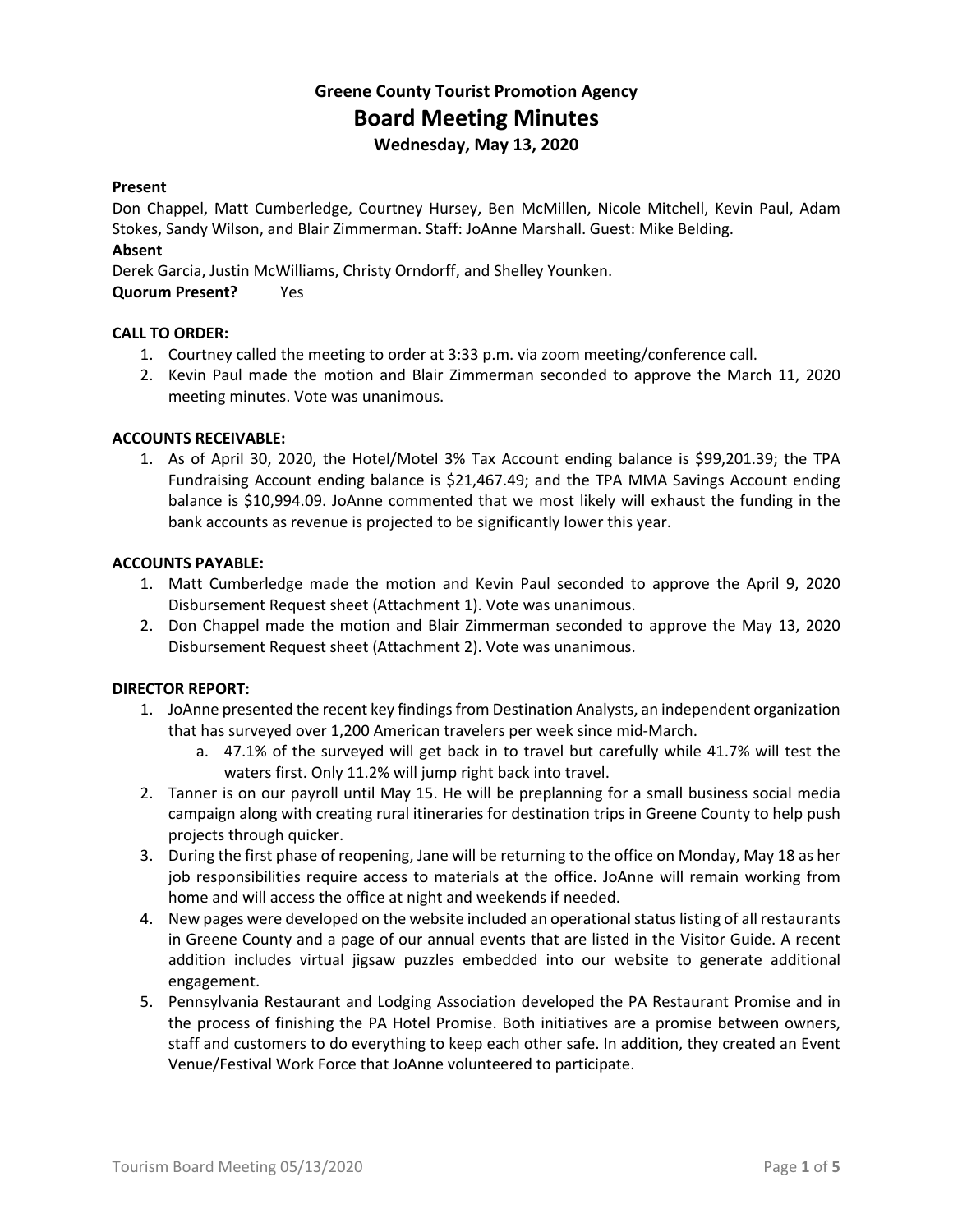#### **COMMITTEE REPORTS**

#### **Advertising**

- 1. Contracted digital advertising for VisitPittsburgh and VisitPA was delayed a month because of COVID-19 along with our distribution programs through PA On Display and the Ohio Amish Country program. *Where and When* canceled their summer issue. The only contracted advertising that has not altered their schedule was *WV Living*, but they implemented additional digital communication for their subscribers.
- 2. Matt Cumberledge made the motion and Don Chappel seconded to approve the Tourism Minute radio spots on WANB Radio at \$20 per spot, three times a week from mid-May to end of October. Vote was unanimous.

#### **Bylaws**

*Nothing to report at this time.*

#### **Finance**

*Nothing to report at this time.*

#### **Fundraising**

*Nothing to report at this time.*

#### **Grants**

- 1. Don Chappel made the motion and Matt Cumberledge seconded to approve closing out Rices Landing Volunteer Fire Department's Riverfest \$750 advertising grant at \$375 with receipts amounting to \$356.14. No additional money will be distributed or collected. Vote was unanimous.
- 2. Nicole Mitchell made the motion and Kevin Paulseconded to approve Special Event Commission's request to use their \$750 advertising grant awarded for the Rain Day Festival with the revision to continue as a virtual celebration. Vote was unanimous.
- 3. Don Chapel made the motion and Matt Cumberledge seconded to approve the extension of the SWPA HauntedCon's advertising grant until December 15, 2020 to accommodate a new event date of October 31, 2020. Vote was passed with Kevin Paul abstaining.

#### **Hotel/Motel Tax**

1. Hotel occupancy for March 2020 was 36.7% with an average daily room rate of \$78.86 and revenue per available room at \$28.96.

#### **Long-Range Strategic Planning**

- 1. Summarizing a committee meeting earlier in the week, Kevin Paul reported that they recommend working with businesses and organizations regardless of their partnership status to develop ideas for people to do for a day trip. Instead of focusing on what we don't have, we could focus on what we have and market it. Matt Cumberledge commented that the development of driving trails, of which he is working on some, would be good as well.
- 2. During open discussion with the board, the following topics were discussed:
	- a. Bike tours were developed in the past and could be brought back to light. However, most of the bicyclists quit using the road trails because of the hazards of the truck traffic. Ultimately, it would be best to focus on driving tours.
	- b. Include the promotion of non-partners to increase the offerings of Greene County and help out small businesses in our areas. To keep our current partners as priority, we could add highlights to emphasize their business such as ads on our webpage or bold their name on a list. At the end of the day, generating any kind of traffic will help everyone and we need to take care of all businesses in our county.

#### **Partnership**

*Nothing to report at this time.*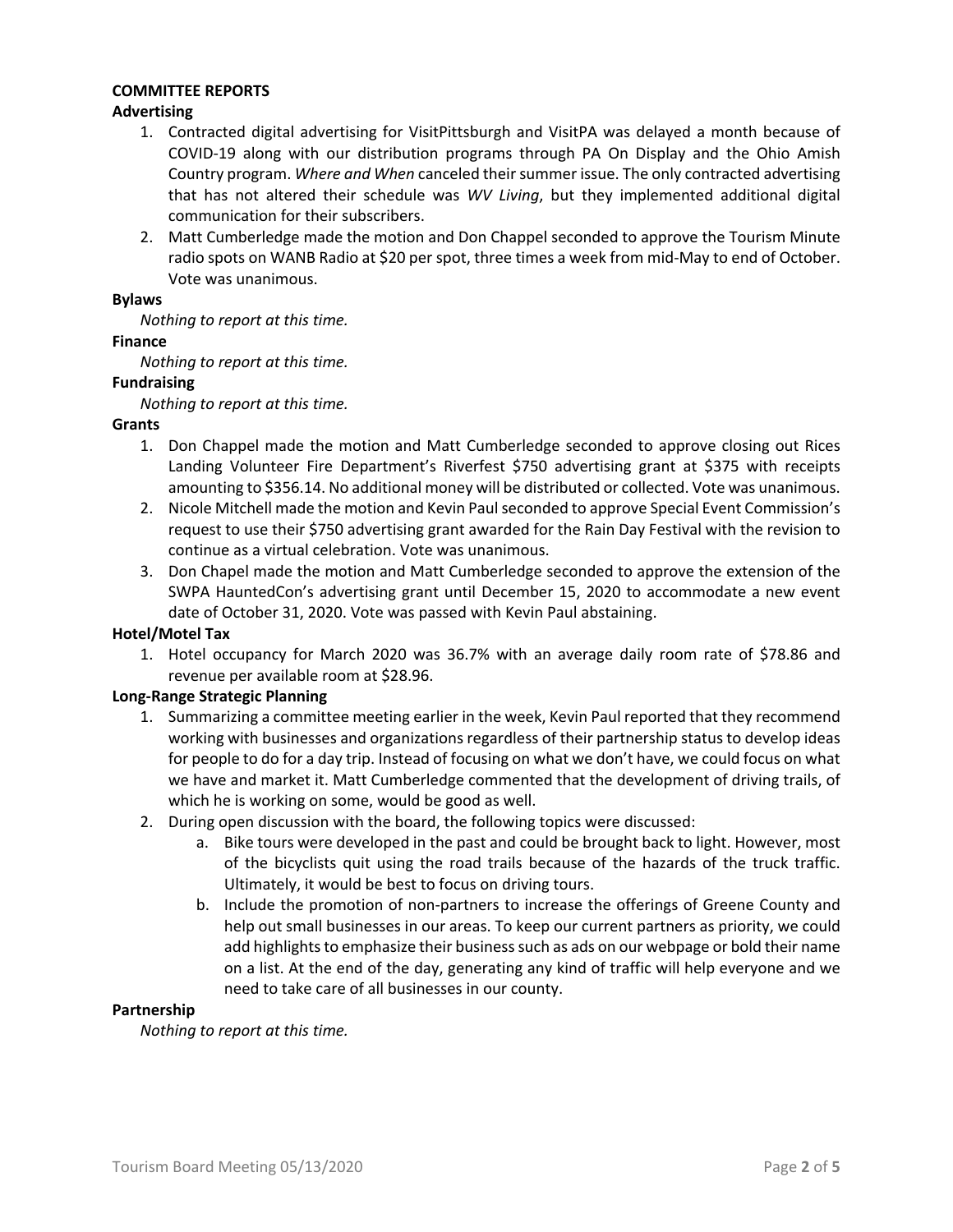#### **OLD BUSINESS:**

*Nothing to report at this time.*

#### **NEW BUSINESS:**

1. The Pennsylvania Tourism Office with Miles Media is opening access to a Tourism Business Marketing Academy for tourism businesses and organizations for free. A introductory webinar will be held on Thursday, May 14. Board members are encouraged to share the marketing academy with our promo code to interested businesses. The academy has recommendations and tutorials for Google, Yelp, social media and re-opening best practices.

#### **PUBLIC COMMENT:**

- 1. Commissioner Belding reported that the County will announce on Friday, May 15 that they will not be opening the county-operated pools (Mon View, Carmichaels and Greene County Water Park) this summer due to COVID-19. The summer day camp program will also not operate and Flashlight Drags scheduled for May and June are canceled.
- 2. Blair Zimmerman added that the Waynesburg Lions Club canceled their  $4<sup>th</sup>$  of July activities except for the fireworks. He also added that although Ryerson Station State Park's pool is not county operated and not included in the county pool closures, they are still in construction and it will not be completed this year.
- 3. Nicole Mitchell commented that Flenniken Public Library is closed which also means no fingerprinting in Greene County. The closest place to get fingerprinting for job clearances is in Pittsburgh.

#### **ADJOURNMENT:**

1. The meeting adjourned at 4:36 p.m. by a motion from Kevin Paul and seconded by Blair Zimmerman. The next meeting will be Wednesday, June 10 at 3:30 p.m.

*Minutes submitted by JoAnne Marshall, Tourism Director.*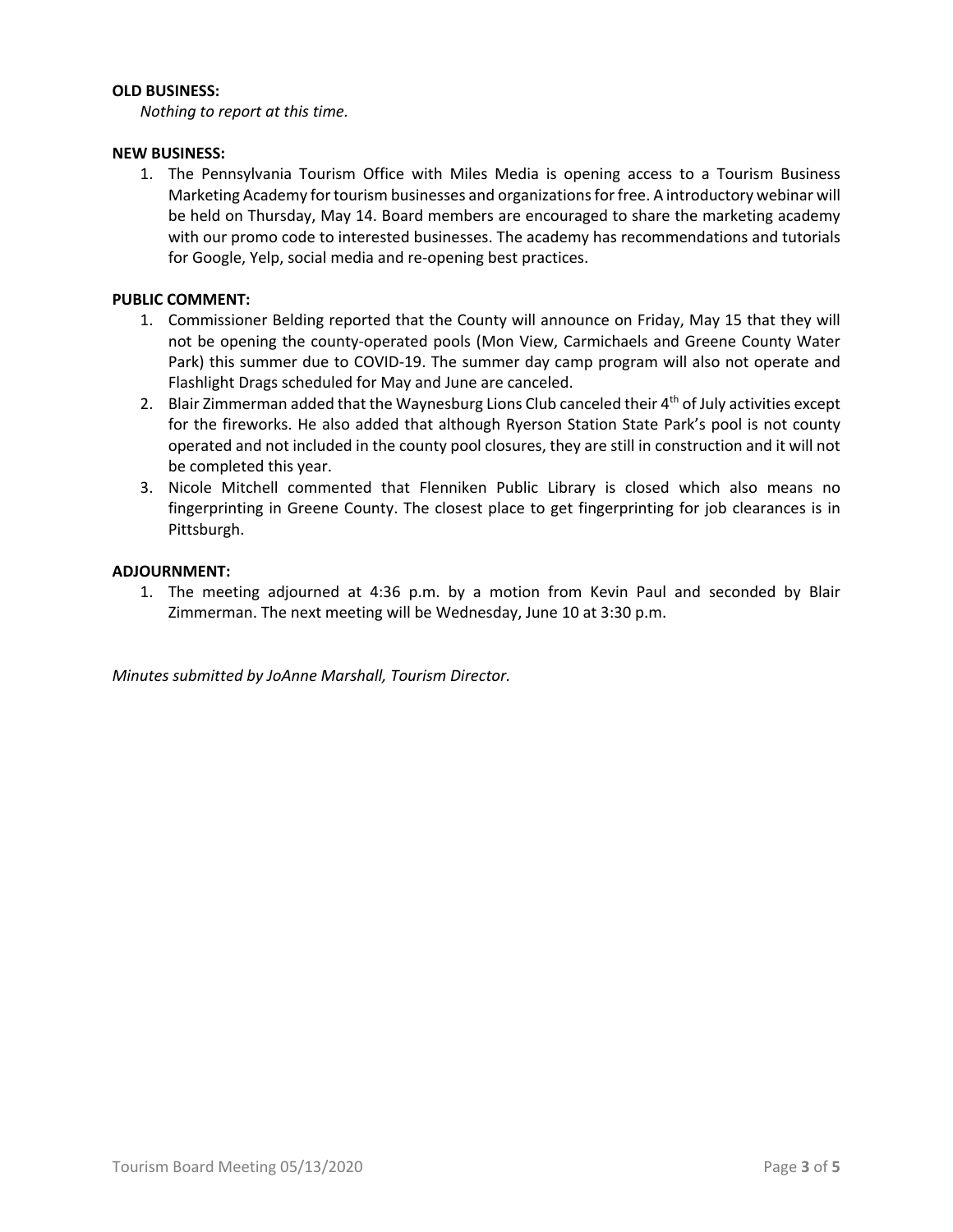# **Greene County Tourist Promotion Agency Disbursement Request - FY 2020 - Q2**

**Thursday, April 9, 2020**

| <b>Date</b> | Invoice #       | Vendor                 | <b>Memo</b>          | HM | <b>FR</b> | <b>MM</b> | <b>Amount</b> |
|-------------|-----------------|------------------------|----------------------|----|-----------|-----------|---------------|
|             |                 |                        | Greene River         |    |           |           |               |
|             |                 |                        | <b>Trail Signage</b> |    |           |           |               |
|             |                 | Danielle Crooks-       | Project -            |    |           |           |               |
| 03/10/2020  | 0001            | Nyland                 | Editing/Proofing     | X  |           |           | 195.00        |
|             |                 |                        | <b>WV Living</b>     |    |           |           |               |
|             |                 | New South Media,       | (Spring 2020) -      |    |           |           |               |
| 03/12/2020  | 10398           | Inc.                   | Full Page Ad         | X  |           |           | 1,700.00      |
|             |                 | County of Greene       | February             |    |           |           |               |
| 03/12/2020  | 2202            | <b>General Fund</b>    | Windstream           | X  |           |           | 16.06         |
|             |                 | County of Greene       | March                |    |           |           |               |
| 03/17/2020  | 2203            | <b>General Fund</b>    | Windstream           | X  |           |           | 15.82         |
|             |                 |                        | Digital WV           |    |           |           |               |
|             |                 | New South Media,       | Living (Jan-Apr      |    |           |           |               |
| 03/24/2020  | 10467           | Inc.                   | 2020)                | X  |           |           | 300.00        |
|             |                 |                        | Amish Country        |    |           |           |               |
|             |                 |                        | Distribution         |    |           |           |               |
|             |                 | <b>CTM Media Group</b> | Program (Apr         |    |           |           |               |
| 04/01/2020  | <b>INV11432</b> | Inc.                   | 2020)                | X  |           |           | 424.58        |
|             |                 | County of Greene       |                      |    |           |           |               |
| 04/02/2020  | 2204            | <b>General Fund</b>    | March Payroll        | X  |           |           | 4,302.68      |
|             |                 | County of Greene       | Jan-Feb Verizon      |    |           |           |               |
| 04/09/2020  |                 | <b>General Fund</b>    | Cell Phone           | X  |           |           | 102.06        |
|             |                 |                        | January Ford         |    |           |           |               |
|             |                 | County of Greene       | <b>Business</b>      |    |           |           |               |
| 04/09/2020  |                 | <b>General Fund</b>    | Machine              | X  |           |           | 162.64        |

**TOTAL REQUESTED THIS REPORT \$ 7,218.84**